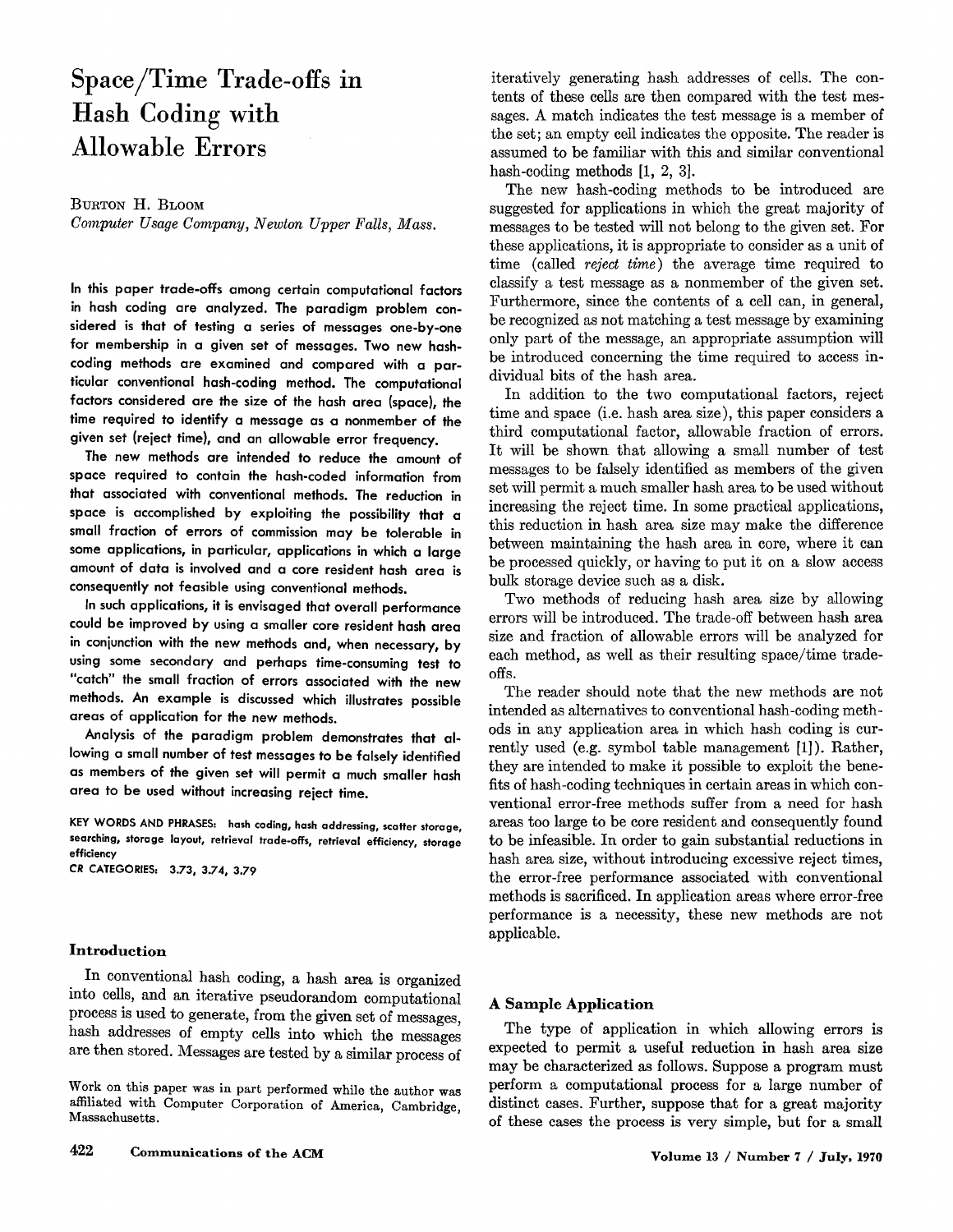difficult-to-identify minority the process is very complicated. Then, it might be useful to hash code identifiers for the minority set of cases so that each case to be processed could be more easily tested for membership in the minority set. If a particular case is rejected, as would happen most of the time, the simple process would be used. If a case is not rejected, it could then be subjected to a follow-up test to determine if it is actually a member of the minority set or an "allowable error." By allowing errors of this kind, the hash area may be made small enough for this procedure to be practical.

As one example of this type of application, consider a program for automatic hyphenation. Let us assume that a few simple rules could properly hyphenate 90 percent of all English words, but a dictionary lookup would be required for the other 10 percent. Suppose this dictionary is too big to fit in available core memory and is therefore kept on a disk. By allowing a few words to be falsely identified as belonging to the 10 percent, a hash area for the 10 percent might be made small enough to fit in core. When an "allowable error" occurred, the test word would not be found on the disk, and the simple rules could be used to hyphenate it. Needless disk access would be a rare occurrence with a frequency related to the size of the core resident hash area. This sample application will be analyzed in detail at the end of this paper.

## **A Conventional Hash-Coding Method**

As a point of departure, we will review a conventional hash-coding method where no errors are permitted. Assume we are storing a set of n messages, each  $b$  bits long. First we organize the hash area into h cells of  $b + 1$  bits each,  $h > n$ . The extra bit in each cell is used as a flag to indicate whether or not the cell is empty. For this purpose, the message is treated as a  $b + 1$  bit object with the first bit always set to 1. The storing procedure is then as follows:

Generate a pseudorandom number called a *hash address, say k,*  $(0 \leq k \leq h - 1)$  in a manner which depends on the message under consideration. Tben check the kth cell to see if it is empty. If so, store the message in the kth cell. If not, continue to generate additional hash addresses until an empty cell is found, into which the message is then stored.

The method of testing a new message for membership is similar to that of storing a message. A sequence of hash addresses is generated, using the same random number generation technique as above, until one of the following occurs.

1. A cell is found which has stored in it the identical message as that being tested. In this case, the new message belongs to the set and is said to be *accepted.* 

2. An empty cell is found. In this case the new message does not belong to the set and is said to be *rejected.* 

## **Two Hash-Coding Methods with Allowable Errors**

Method 1 is derived in a natural way from the conventional error-free method. The hash area is organized into cells as before, but the cells are smaller, containing a code instead of the entire message. The code is generated from the message, and its size depends on the permissible fraction of errors. Intuitively, one can see that the cell size should increase as the allowable fraction of errors gets smaller. When the fraction of errors is sufficiently small (approximately  $2^{-b}$ ), the cells will be large enough to contain the entire message itself, thereby resulting in no errors. If  $P$  represents the allowable fraction of errors, it is assumed that  $1 \gg P \gg 2^{-b}$ .

Having decided on the size of cell, say  $c < b$ , chosen so that the expected fraction of errors will be close to and smaller than  $P$ , the hash area is organized into cells of  $c$ bits each. Then each message is coded into a c-bit code (not necessarily unique), and these codes are stored and tested in a manner similar to that used in the conventional error-free method. As before, the first bit of every code is set to 1. Since the codes are not unique, as were the original messages, errors of commission may arise.

Method 2 completely gets away from the conventional concept of organizing the hash area into cells. The hash area is considered as  $N$  individual addressable bits, with addresses 0 through  $N - 1$ . It is assumed that all bits in the hash area are first set to 0. Next, each message in the set to be stored is hash coded into a number of distinct bit addresses, say  $a_1, a_2, \cdots, a_d$ . Finally, all d bits addressed by  $a_1$  through  $a_d$  are set to 1.

To test a new message a sequence of  $d$  bit addresses, say  $a_1, a_2, \dots, a_d$ , is generated in the same manner as for storing a message. If **all** d bits are 1, the new message is accepted. If any of these bits is zero, the message is rejected.

Intuitively, it can be seen that up to a point of diminishing returns, the larger  $d$  is, the smaller will be the expected fraction of errors. This point of diminishing returns occurs when increasing  $d$  by 1 causes the fraction of 1 bits in the hash field to grow too large. The increased a priori likelihood of each bit accessed being a 1 outweighs the effect of adding the additional bit to be tested when half the bits in the hash field are 1 and half are 0, as will be shown later in this paper. Consequently, for any given hash field size  $N$ , there is a minimum possible expected fraction of errors, and method 2 therefore precludes the error-free performance possible by modifying method 1 **for**  a very small allowable fraction of errors

## **Computational Factors**

*Allowable Fraction of Errors.* This factor will be analyzed with respect to how the size of the hash area **can**  be reduced by permitting a few messages to be falsely identified as members of a given set of messages. We **repre-**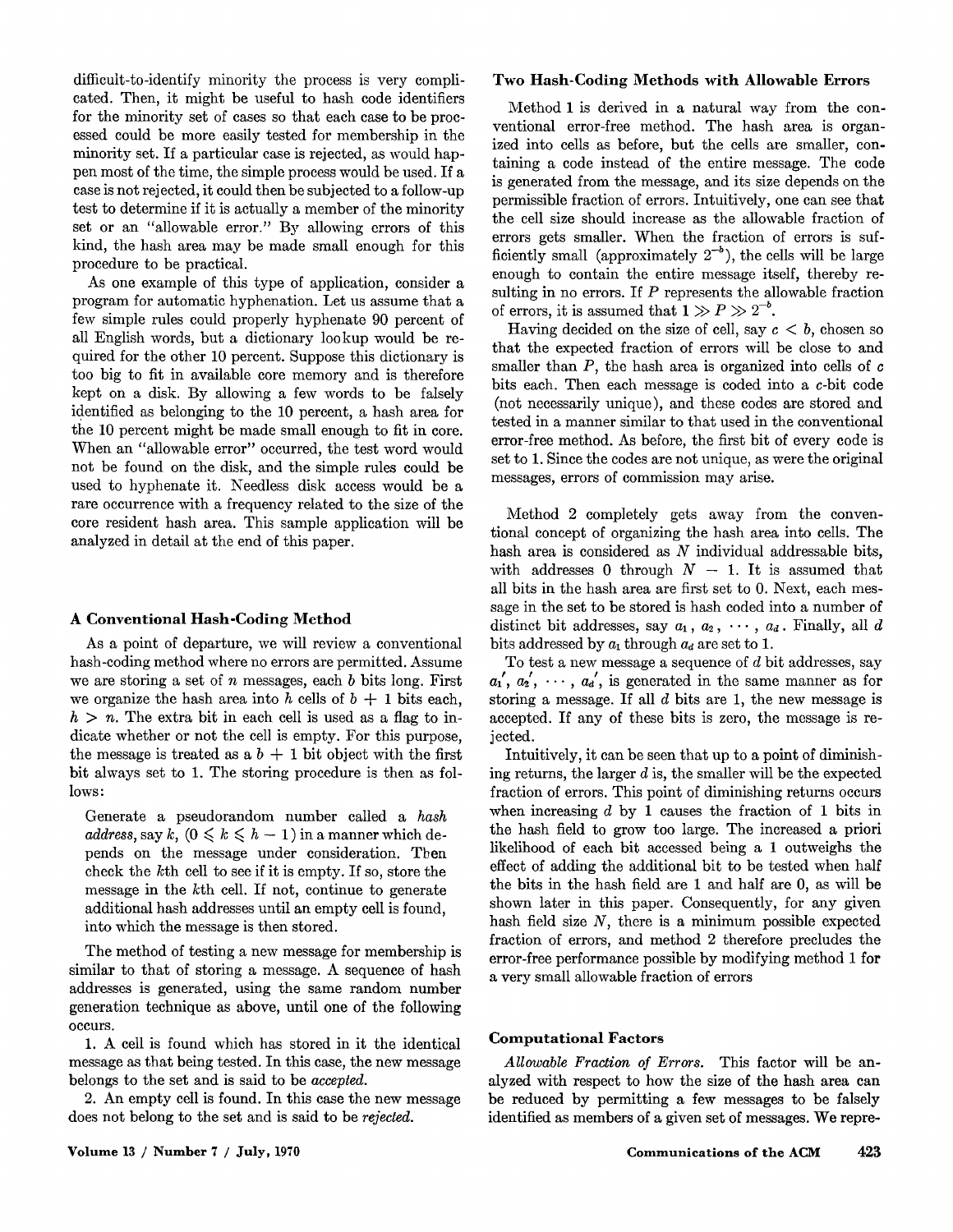sent the fraction of errors by

$$
P = (n_a - n)/(n_t - n), \tag{1}
$$

where:  $n_a$  is the number of messages in the message space that would be accepted as members of the given set;  $n$  is the number of messages in the given set; and  $n_t$  is the total number of distinct messages in the message space.

*Space.* The basic space factor is the number of bits, N, in the hash area. By analyzing the effect on the time factor of changing the value of  $N$ , a suitable normalized measure of the space factor will be introduced later. Using this normalized measure will separate the effects on time due to the number of messages in the given message set and the allowable fraction of errors from the effects on time due to the size of the hash area. This separation of effects will permit a clearer picture of the space/time trade-offs to be presented.

*Time.* The time factor is the average time required to reject a message as a member of the given set. In measuring this factor, the unit used is the time required to calculate a single bit address in the hash area, to access the addressed bit, and to make an appropriate test of the bit's contents.

For the conventional hash-coding method, the test is a comparison of the addressed bit in the hash area with the corresponding bit of the message. For method 1, the test is a comparison of the hash area bit with a corresponding bit of a code derived from the message. For method 2, the test is simply to determine the contents of the hash area bit; e.g. is it 1? For the analysis to follow, it is assumed that the unit of time is the same for all three methods and for 1 all bits in the hash area.<sup>1</sup>

The time factor measured in these units is called the normalized time measure, and the space/time trade-offs will be analyzed with respect to this factor. The normalized time measure is

$$
T = \underset{m_i \in \hat{a}}{\text{mean}} (t_i), \tag{2}
$$

where:  $M$  is the given set of messages;  $a$  is the set of messages identified (correctly or falsely) as members of  $M$ ;

<sup>1</sup> The reader should note that this is a very strong assumption, since the time to generate the successive hash-coded bit addresses used in method 2 is assumed to be the same as the time to successively increment the single hash-coded cell address used in method 1. Furthermore, conventional computers are able to access memory and make comparisons in multibit chunks, i.e. bytes or words. The size of a chunk varies from one machine to another. In order to establish the desired mathematical comparisons, some fixed unit of accessibility and comparability is required, and it is simplest to use a single bit as this unit. If the reader wishes to analyze the comparative performance of the two methods for a machine with a multibit unit and wishes to include the effects of multiple hash codings per message, this can readily be done by following a similar method of analysis to the one used here for a single-bit unit.

 $\bar{a}$  is the set of messages identified as nonmembers of  $M$ ;  $m_i$  is the *i*th message; and  $t_i$  is the time required to reject the ith message.

#### **Analysis of the Conventional Hash-Coding Method**

The hash area has  $N$  bits and is organized into  $h$  cells of  $b + 1$  bits each, of which n cells are filled with the n messages in M. Let  $\phi$  represent the fraction of cells which are empty. Then

$$
\phi = \frac{h-n}{h} = \frac{N-n \cdot (b+1)}{N} \,. \tag{3}
$$

Solving for  $N$  yields

$$
N = \frac{n \cdot (b+1)}{1-\phi}.
$$
 (4)

Let us now calculate the normalized time measure, T. T represents the expected number of bits to be tested during a typical rejection procedure. T also equals the expected number of bits to be tested after a nonempty cell has been accessed and abandoned. That is, if a hash-addressed cell contains a message other than the message to be tested, on the average this will be discovered after, say,  $E$  bits are tested. Then the procedure, in effect, starts over again.

Since  $\phi$  represents the fraction of cells which are empty, then the probability of accessing a nonempty cell is  $(1 - \phi)$ , and the probability of accessing an empty cell is  $\phi$ . If an nonempty cell is accessed, the expected number of bits to be tested is  $E + T$ , since E represents the expected number of bits to be tested in rejecting the nonempty accessed cell, and T represents the expected number of bits to be tested when the procedure is repeated. If an empty cell is accessed, then only one bit is tested to discover this fact. Therefore

$$
T = (1 - \phi)(E + T) + \phi. \tag{5}
$$

In order to calculate a value for  $E$ , we note that the conditional probability that the first  $x$  bits of a cell match those of a message to be tested, and the  $(x + 1)$ th bit does not match, given that the cell contains a message other than the message to be tested, is  $(\frac{1}{2})^x$ . (The reader should remember that the first bit of a message always matches the first bit of a nonempty cell, and consequently the exponent is x rather than  $x + 1$ , as would otherwise be the case.) Thus, for  $b \gg 1$ , the expected value of E is approximated by the following sum:

$$
\sum_{x=1}^{\infty} (x+1) \cdot (\frac{1}{2})^x = 3. \tag{6}
$$

Therefore

$$
T = (3/\phi) - 2, \tag{7}
$$

$$
N = n \cdot (b+1) \cdot \frac{T+2}{T-1}.
$$
 (8)

Equation (8) represents the space/time trade-off for the conventional hash-coding method.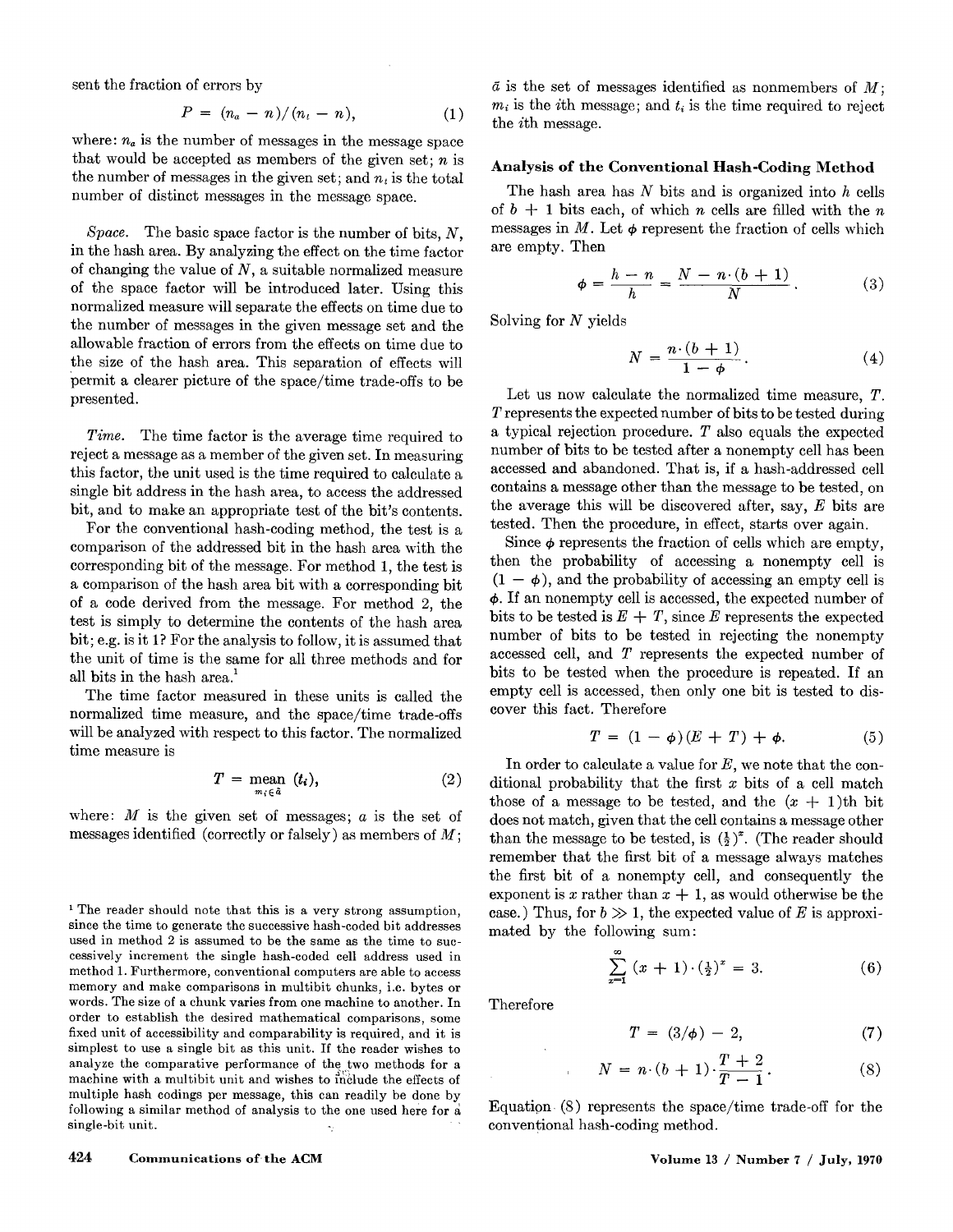## **Analysis of Method 1**

The hash area contains  $N'$  bits and is organized into cells of c bits each. In a manner analogous to the conventional method, we establish the following equations:

$$
\phi' = \frac{N' - n \cdot c}{N'} =
$$
 the fraction of empty cells. (9)

$$
N' = \frac{n \cdot c}{1 - \phi'}.
$$
 (10)

$$
T' = (3/\phi') - 2.
$$
 (11)

$$
N' = n \cdot c \cdot \frac{T' + 2}{T' - 1} \,. \tag{12}
$$

It remains to derive relations for the corresponding expected fraction of errors,  $P'$ , in terms of c and  $T'$  and in terms of N' and *T'.* 

A message to be tested which is not a member of the set of messages,  $M$ , will be erroneously accepted as a member of M when:

(1) one of the sequence of hash addresses generated from the test message contains the same code, say  $C$ , as that generated from the test message; and

(2) that such a hash address is generated earlier in the sequence than the hash address of some empty cell.

The expected fraction of test messages, not members of M, which are erroneously accepted is then

$$
P' = \left(\frac{1}{2}\right)^{c-1} / \phi'. \tag{13}
$$

Therefore

$$
c = -\log_2 P' + 1 + \log_2 \frac{T' + 2}{3}, \quad (14)
$$

$$
N' = n \cdot \left(-\log_2 P' + 1 + \log_2 \frac{T' + 2}{3}\right) \cdot \frac{T' + 2}{T' - 1}.
$$
 (15)

Equation (15) represents the trade-offs among all three computational factors for method 1.

## **Analysis of Method 2**

Let  $\phi''$  represent the expected proportion of bits in the hash area of  $N''$  bits still set to 0 after *n* messages have been hash stored, where  $d$  is the number of distinct bits set to 1 for each message in the given set.

$$
\phi'' = (1 - d/N'')^n. \tag{16}
$$

A message not in the given set will be falsely accepted if all d bits tested are 1's. The expected fraction of test messages, not in  $M$ , which result in such errors is then

$$
P'' = (1 - \phi'')^{d}.
$$
 (17)

Assuming  $d \ll N''$ , as is certainly the case, we take the log base 2 of both sides of eq. (16) and obtain approximately

$$
\log_2 \phi'' = \log_e (1 - d/N'')^n \cdot \log_2 e
$$

$$
= -n \cdot (d/N'') \cdot \log_2 e.
$$

Therefore

$$
N'' = n \cdot (-\log_2 P'') \cdot \frac{\log_2 e}{\log_2 \phi'' \cdot \log_2 (1 - \phi'')}.
$$
 (19)

We now derive a relationship for the normalized time measure T''. x bits will be tested when the first  $x - 1$  bits tested are 1, and the xth tested bit is 0. This occurs with probability  $\phi'' \cdot (1 - \phi'')^{x-1}$ . For  $P'' \ll 1$  and  $d \gg 1$ , the approximate value of  $T''$  (the expected value of the number of bits tested for each rejected test message) is then

$$
T'' = \sum_{x=1}^{\infty} x \cdot \phi'' \cdot (1 - \phi'')^{x-1} = 1/\phi''.
$$
 (20)

Therefore

$$
N'' = n \cdot (-\log_2 P'') \cdot \frac{\log_2 e}{\log_2 (1/T'') \cdot \log_2 (1 - 1/T'')}.
$$
 (21)

Equation (21) represents the trade-offs among the three computational factors for method 2.

#### **Comparison of Methods 1 and** 2

To compare the relative space/time trade-offs between methods 1 and 2, it will be useful to introduce a normalized space measure,

$$
S = N/(-n \cdot \log_2 P). \tag{22}
$$

S is normalized to eliminate the influence of the size of the given set of messages,  $n$ , and the allowable fraction of errors,  $P$ . Substituting the relation  $(22)$  into eqs.  $(15)$ and (21) gives

$$
S' = \frac{T' + 2}{T' - 1} \left( 1 + \frac{1 + \log_2 \frac{T' + 2}{3}}{-\log_2 P'} \right), \qquad (23)
$$

$$
S'' = \frac{\log_2 e}{\log_2 (1/T'') \cdot \log_2 (1 - 1/T'')}.
$$
 (24)

We note that  $S' > (T' + 2)/(T' - 1)$ , and

$$
\lim_{p' \to 0} S' = \frac{T' + 2}{T' - 1}.
$$
\n(25)

The superiority of method 2 over method 1 can be seen directly by examining Figure 1, which is a graph of the S versus  $T$  curves for eq.  $(24)$  and the lower bound limit equation, eq.  $(25)^2$ . The curves in Figure 1 illustrate the space/time trade-offs for both methods assuming a fixed value for the expected fraction of errors,  $P$ , and a fixed number of messages, n.

The reader should note that the superiority of method 2 over method 1 depends on the assumption of constant time of addressing, accessing, and testing bits in the hash area. This result **may**  no longer hold **if the effects** of accessing multibit "chunks" and **of**  calculating additional hash-coded bit addresses are taken into account.

**Volume 13 / Number 7 / July, 1970 Communications of the ACM 425**